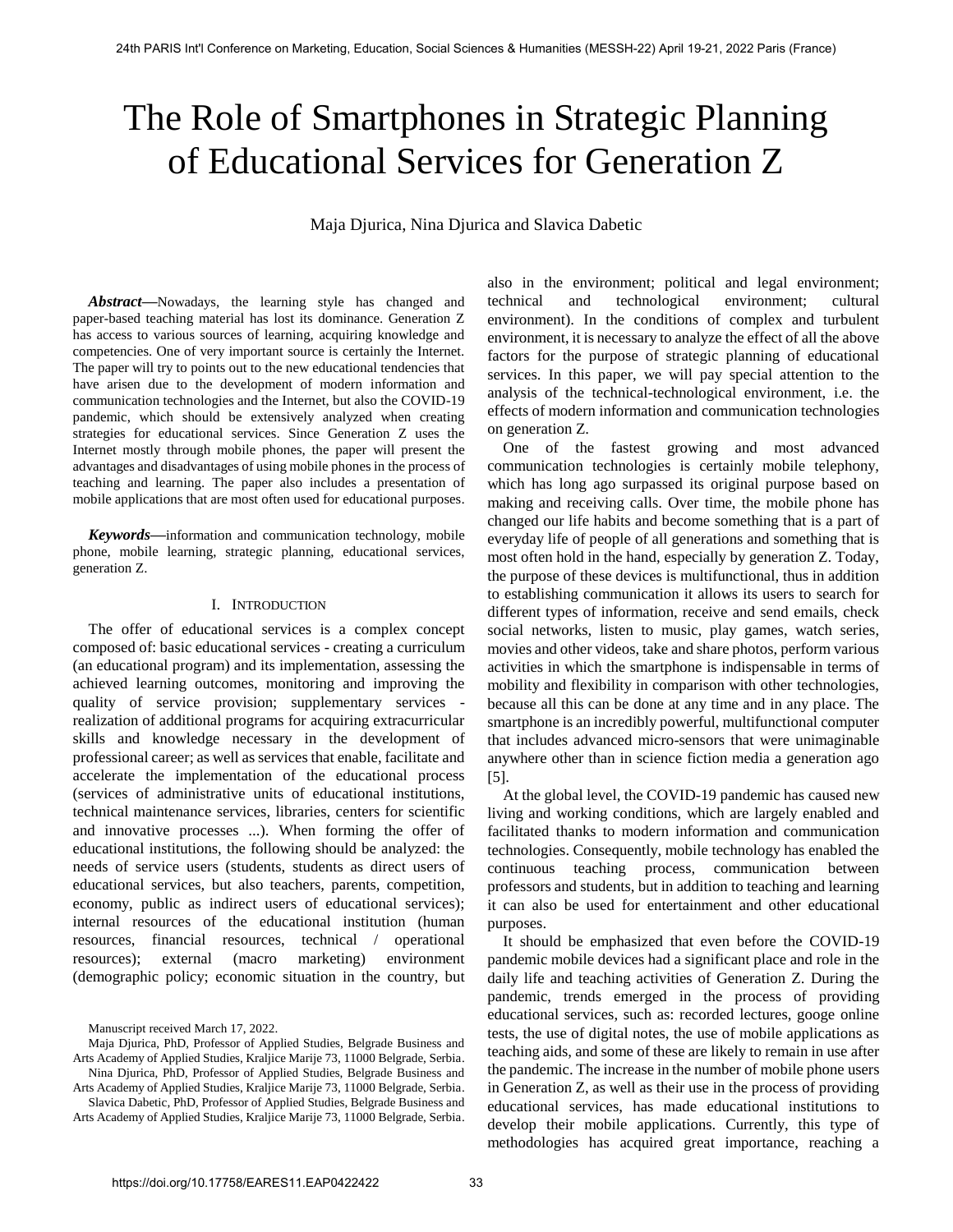"forced" momentum during states of confinement during the pandemic due to Covid-19 [13].

# II. MOBILE LEARNING

The rapid growth of the use of modern information and communication technologies has an effect on all participants in today's complex and dynamic marketing environment, and consequently on all educational institutions and Generation Z as users of educational services. First of all, the development and application of these technologies has contributed to the creation of a new educational trend, which is mobile learning. Mobile learning is a learning model based on the application of mobile and internet technologies that create opportunities for increasing the efficiency of the teaching process and learning by providing and sharing of teaching materials regardless of space and time, contribute to the development of critical thinking skills, improve interaction between teachers and service users, etc. On the other hand, the COVID-19 pandemic has made educational institutions to follow this educational trend and pay significant attention to the use of modern technologies, as well as to contribute to its further development with the intent of improving the teaching process, quality of teaching and extracurricular life of Generation Z., which will certainly provide ample opportunities and mutual satisfaction. Little (2013) believes that the development of improved tools and technology has stirred the demand for mobile devices for educational purposes [10]. The smartphone is arguably one of the most impactful technological innovations to be introduced into society in general and education in particular [5].

*The mobile phone has a very special role and importance* considering the time that Generation Z spends using a mobile phone per day, but also due to the fact that all relevant applications are located on this device. In fact, mobile applications can be divided into: web applications and native applications. Web applications are available through a mobile phone web browser, so they do not require installation on a mobile phone in order to be used. On the other hand, native applications are installed directly on the mobile phone itself through online application stores or in the application market, such as the Apple App Store, Google Play Store, etc. Native applications are specially developed for one platform and can fully use the hardware components of the device - they can use a camera, GPS, accelerometer, compass, contact list, etc. [4]. The daily development of mobile applications contributes to the modernization of the process of providing educational services, and consequently facilitates M-learning and critical thinking.

According to Todoranov and Penchev (2019), the ten most popular M-learning applications are: Amazon Kindle, Coursera, Khan Academy, LinkedIn Learning, Udemy, Wolfram Alpha, YouTube, Duolingo, PhotoMath and SoloLearn. Significant gamification applications used in higher education are [2]: Kahoot, ClassDojo, Classcraft, Socrative. According to the results of the study, the applications have a version for Android and iOS operating systems. However, most of these applications are not typical M-learning applications, but e-learning libraries.

We will take look at a plethora of these applications. Amazon Kindle provides searching, purchasing, downloading and

reading of e-books, magazines, etc. via wireless networking to the Kindle Store. Coursera consists of online courses in various subjects. Khan Academy contains short lessons in the form of videos, as well as additional exercises and materials. LinkedIn Learning enables video-based M-learning. It also provides business networking, connecting with the Alumni Club, and thus makes it easier for students to do internships and employment. Udemy contains courses for improving the job-related skills. The Duolingo app provides the ability to learn 40 languages through different courses. Photomath is a mobile application that uses a smartphone camera to scan and recognize mathematical equations, and then perform explanations step by step on the screen. The purpose of the Kahoot application is to improve learning outcomes, as well as to encourage the development of the competitive spirit of Generation Z. This application is based on a quiz, and students should identify the correct answer among the answers offered. The number of points won and the student's position in relation to other colleagues is influenced by the speed of response. The ClassDojo application includes interaction between teachers, parents and students. It allows you to create a portfolio of student progress results, which is available to parents. Through ClassDojo, teachers control classroom work in an effective and interesting way. The Classcraft app allows you to learn through the fun of role-playing games. It creates a favorable learning climate and encourages the motivation of the participants. The Socrative application provides answers to questions on your mobile devices and at the same time receive feedback on the accuracy of the answers. The results obtained from the use of the Apps Socrative in the classroom suggest that implementing M-Learning tools may enhance student attendance, motivation and participation in class, as well as strengthen the acquisition of key learning contents - all of which is, in our view, critical to generate meaningful learning in the classroom [13].

Empirical research have shown that from year to year the time of using the Internet has increased mostly through mobile phones.



Fig. 1. Mobile Internet: Average Dally Time Spent in the US. App vs. Browser. 2018-2022 (hrs:mins per day among population). *Note: Ages 18+; includes all time spent with internet activities on mobile devices. regardless of multitasking; numbers may not add up to total due to rounding.* 

Source: https://mindsea.com/app-stats/#app-usage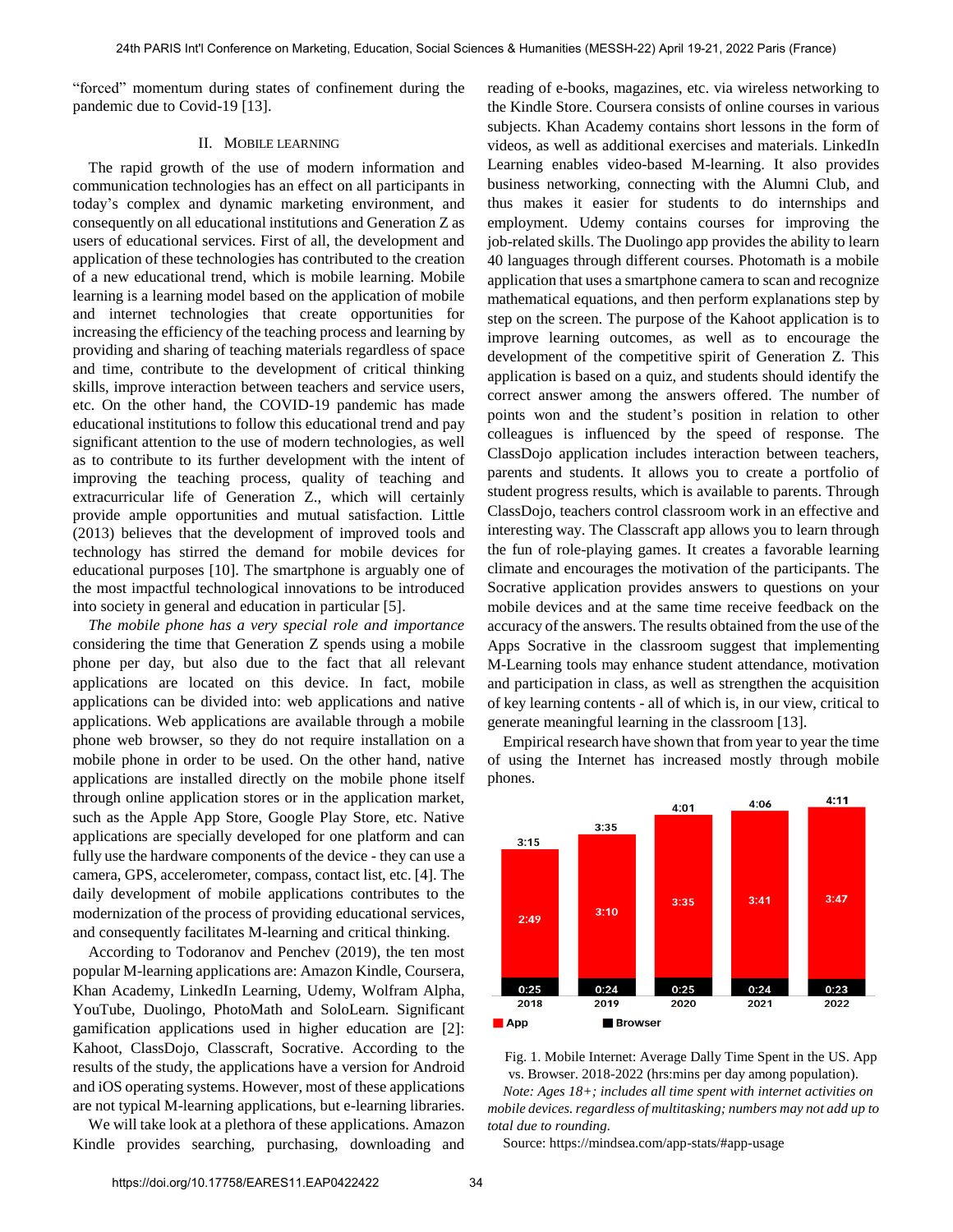Relying on the statistics given for Generation Z on the website (https://99firms.com/blog/generation-z-statistics/#gref on March 9, 2022), which has resulted from the research by various online marketing agencies, we downloaded the data which we consider relevant for the description of the behavior of Generation Z in terms of the use of mobile technologies.

"Generation Z Statistics (https://99firms.com/blog/generation-z-statistics/#gref)

• 74% of Gen Z-ers spend their free time online (IBM)

• Gen Z-ers spend 8+ hours a day online. (Global Web Index)

• 73% of Gen Z-ers use their internet-connected devices primarily for texting and chatting. 59% mostly use their devices to access entertainment, 58% to play games, 36% to do schoolwork, 28% to learn new things, and only 17% for shopping and browsing. (IBM)

• 95% of teens report they have a smartphone or access to one. This element of Generation Z statistics is a remarkable 22% increase over the 73% of teens who stated this in 2014/15. (PewResearch)

• Gen Z consumers are 2x more likely to shop on mobile devices than Millennials. (Forbes)

• Over 32% of Gen Z transactions happen on a mobile device (Criteo)

• 58% of Gen Z users check their email multiple times a day (Campaign Monitor)

• 62% of Gen Z-ers will not use an app or website that is too slow to load. (IBM)

• 55% of Gen Z use their smartphones for 5 or more hours a day.Over a quarter (26%) use their phones for 10 or more hours. It's not just that Generation Z enjoys early access to smartphones; this also creates a sort of dependence on these devices. 29% of Gen Z are on their phones after midnight every night, and 31% feel uncomfortable if they are without their phone for 30 minutes or less. These Generation Z trends that show extensive reliance on phones might be interpreted as unhealthy but also provide the surest way for businesses to target young customers. (CGK)

• 75% of Gen Z-ers don't consider college the only path to a strong education. (Forbes)

• Over half of Gen Z say they want to start their own company. Over 30% of Gen Z-ers said they considered taking a gap year after high school. (Forbes)

• 76% of Gen Z members describe themselves as capable of driving their careers. (CSP)

• 80% of Gen Zers aspire to work with cutting-edge technology. (Dell Technologies, Global Web Index)

• 52% of Gen Z are confident in their tech skills needed for employment. (Dell Technologies)"





Fig. 2. Gen Z Smartphone Usage.

Source: CGK



Fig. 3. What Do Gen Z Use Their Internet-Connected Devices For.

# III. ADVANTAGES AND DISADVANTAGES OF USING SMARTPHONES IN THE EDUCATIONAL PROCESS

The use of mobile phones for educational purposes has its advantages and disadvantages. The advantages are as follows: ease of use and communication in any location and at any time; scrolling that enables easy and fast search of information that contributes to the acquisition of new knowledge and skills, exchange of ideas, encouraging creativity and innovation; faster availability of information compared to other devices, because Generation Z almost always carries a mobile phone with them, which helps them to save time searching for information; provides security and communication in an emergency; enables taking screenshots of teaching materials and their re-listening, as well as the saving (storage) of teaching materials, which is of particular benefit to students who are employed; facilitates learning and acquiring of the necessary technical and communication skills; contributes to the organization of activities through tools such as: notes, reminder, calendar, clock, etc.; mobile phones also serve as a means of online payment for tuition, textbooks, teaching and extracurricular activities; promote social and entertainment activities; The key advantage of using mobile technology in the process of providing educational services lies in the access to teaching content, sources of information and knowledge from anywhere and at any time. Empirical research shows that the use of mobile phones in teaching increases the interest of the generation Z. Huang, Liao, Huang and Chen (2014) believe that the use of mobile devices can significantly affect the creation of a more positive perception of teaching activities and students' interest in the topic and learning [6].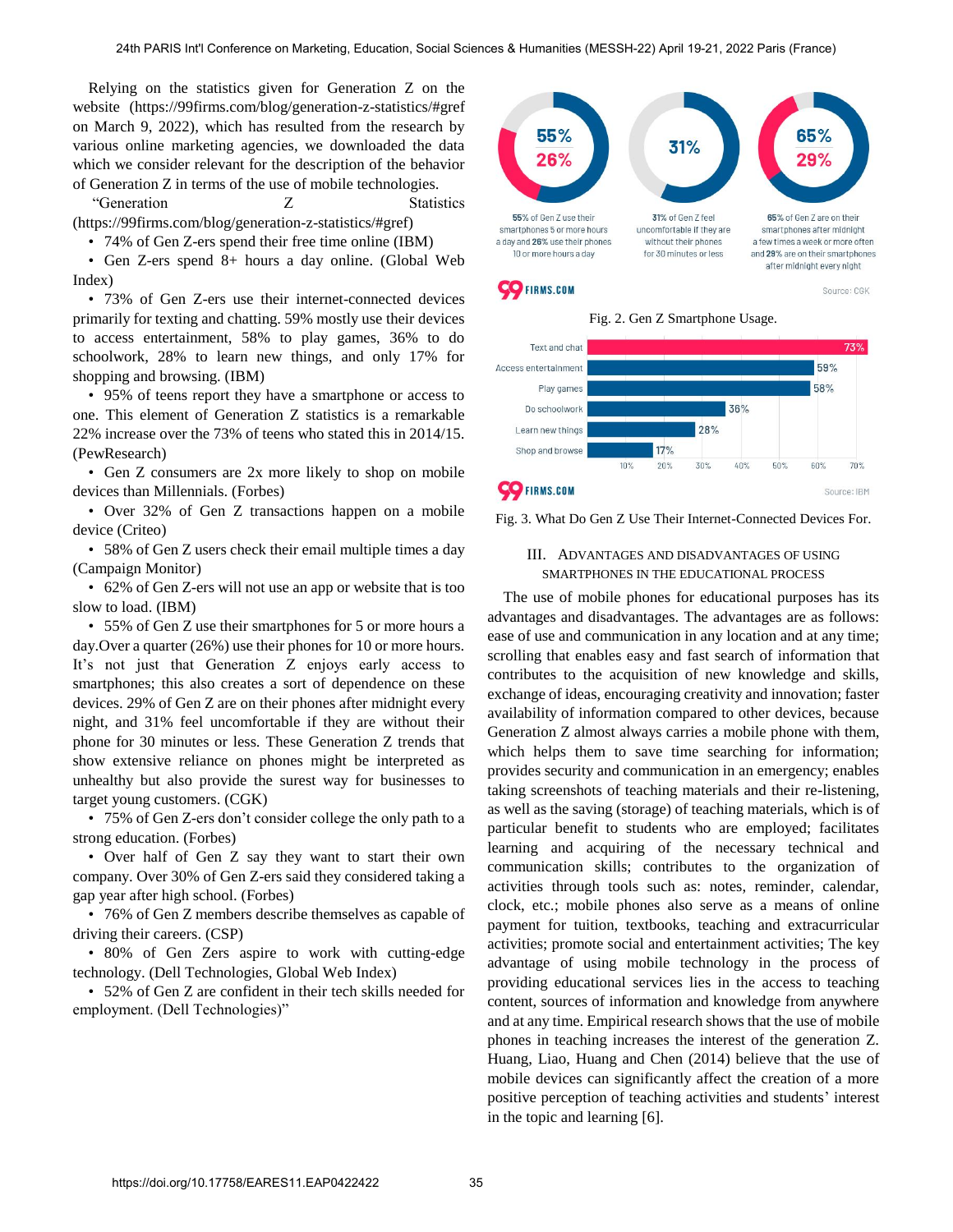Disadvantages of using smartphones are: disruption of teaching and learning if the student uses headphones during the process or is inclined to follow social and entertainment activities; misuse of the phone during online testing by unscrupulous students who do not know the real answers but find answers to questions; exposure to risky content as well as unreliable sources of information; health risks (electromagnetic radiation, insomnia, stress, neurological diseases ...); costs of purchasing and using a mobile phone; reduction of communication and socializing outside the virtual environment, which results in the creation of antisocial patterns of behavior in generation Z. Negative effects of using smartphones in the process of providing educational services can also be caused by unstable internet connection, calls during classes and learning, monitor dimensions that are uncomfortable for learning.

TABLE I: STRENGTHS AND WEAKNESSES OF THE M-LEARNING METHODOLOGY

| <b>Potential Weaknesses</b>                                                                                                                                                                                                       | <b>Potential Strengths</b>                                                                                                                                                                                                                                                                                                                                                                                                                                                                |
|-----------------------------------------------------------------------------------------------------------------------------------------------------------------------------------------------------------------------------------|-------------------------------------------------------------------------------------------------------------------------------------------------------------------------------------------------------------------------------------------------------------------------------------------------------------------------------------------------------------------------------------------------------------------------------------------------------------------------------------------|
| - Use of cell phone Internet data<br>- Wi-Fi network limitations<br>- Devices must be compatible with<br>apps<br>- Students may not be familiar with<br>digital environments<br>- Distraction from studies by using<br>other apps | - Increases motivation<br>and interest<br>- Improves class<br>attendance rate<br>- Promotes participation<br>and collaboration<br>- Allows preserve<br>anonymity (masked<br>identity)<br>- Decreases the level of<br>anxiety of students<br>concerning questions<br>posed in class and/or<br>exam questions<br>- Real-time results and<br>feedback for teachers<br>and students<br>- Improved knowledge<br>acquisition<br>- Allows to identify<br>gaps in the student<br>learning process |

Source: O. Romero-Ramos, E. Fernández-Rodríguez, I. López-Fernández, R. Merino-Marbán, and J. Benítez-Porres, 2022.

Hwang, Huang, Shadiev, Wu, and Chen (2014) point out that students may be more motivated when using mobile technologies, but their educational achievement is still unsatisfactory [8]. The COVID - 19 pandemic has spurred numerous studies on the strengths and weaknesses of online education. The vast majority of empirical research results favor traditional education despite the benefits of mobile learning and indicate that mobile learning increases the value of the traditional concept of teaching and learning. M-learning can supplement traditional learning. If we explore mobile learning in terms of its benefits, we can categorize them as follows: • Life - long learning. • Learning inadvertently • Learning in times of need. • Learning independent of time and place. • Learning adapted to location and circumstances [1].

## IV. CONCLUSION

The development of modern information and communication technologies and the COVID-19 pandemic have created a new marketing environment, which has affected all market participants and accordingly, all educational institutions that in a short period of time were supposed to integrate technologies into the process of providing educational services. On the other hand, all of this required Generation Z digital literacy, as well as the possession of these technologies. The new educational environment has imposed the need to conduct numerous studies regarding the use and effects of modern information and communication technologies, among which the mobile phone plays a crucial role. The COVID-19 pandemic has accelerated the use of smartphones and other communication technologies. A new educational trend has been created to meet The Fourth Industrial Revolution, which consists of strategic planning and development of a new concept of educational services. At the same time, it creates the need to research digital destruction, i.e. social and educational consequences caused by the use of mobile phones and their effects on the self-regulated model of learning and competence development, which is reflected in the modernized concept of educational services.

#### **REFERENCES**

- [1] K. Al-Hussaini, "The Impact of 4G LTE Communication Technology on M-learning", *Global Summit on Applied Science, Engineering and Technology (GSASET2022)*, 2021.
- [2] [H. Bicen, and S. Kocakoyun, "Determination of university students' most](https://doi.org/10.18844/wjet.v9i1.641)  [preferred mobile application for gamification",](https://doi.org/10.18844/wjet.v9i1.641) *World Journal on [Educational Technology: Current Issues](https://doi.org/10.18844/wjet.v9i1.641)*, vol. 9, no. 1, pp. 18–23, 2017. https://doi.org/10.18844/wjet.v9i1.641
- [3] [C. B. Davison, and E. J. Lazaros, "Adopting Mobile Technology in the](https://doi.org/10.21061/jots.v41i1.a.4)  Higher Education Classroom", *[Journal of Technology Studies](https://doi.org/10.21061/jots.v41i1.a.4)*, vol. 41, [no. 1, 2015.](https://doi.org/10.21061/jots.v41i1.a.4)  https://doi.org/10.21061/jots.v41i1.a.4
- [4] S. Gaftandzhieva, N. Kasakliev, and R. Doneva, "Mobile Application for Quality Evaluation of Learning", *UNESCO International Workshop QED'16*, pp. 32–49, Sofia, Bulgaria, June 13–15, 2016.
- [5] [K. Hartley, and A. Andújar, "Smartphones and Learning: An Extension of](https://doi.org/10.3390/educsci12010050)  [M-Learning or a Distinct Area of Inquiry",](https://doi.org/10.3390/educsci12010050) *Education Science*, 12, 50, [2022,](https://doi.org/10.3390/educsci12010050) https://doi.org/10.3390/ educsci12010050.
- [6] M. Y. Huang, W. Y. Liao, H. S. Huang, and C. H. Chen, "Jigsaw-based Cooperative Learning Approach to Improve Learning Outcomes for Mobile Situated Learning", *Journal of Educational Technology & Society*, vol. 17, no. 1, pp. 128–140, 2014.